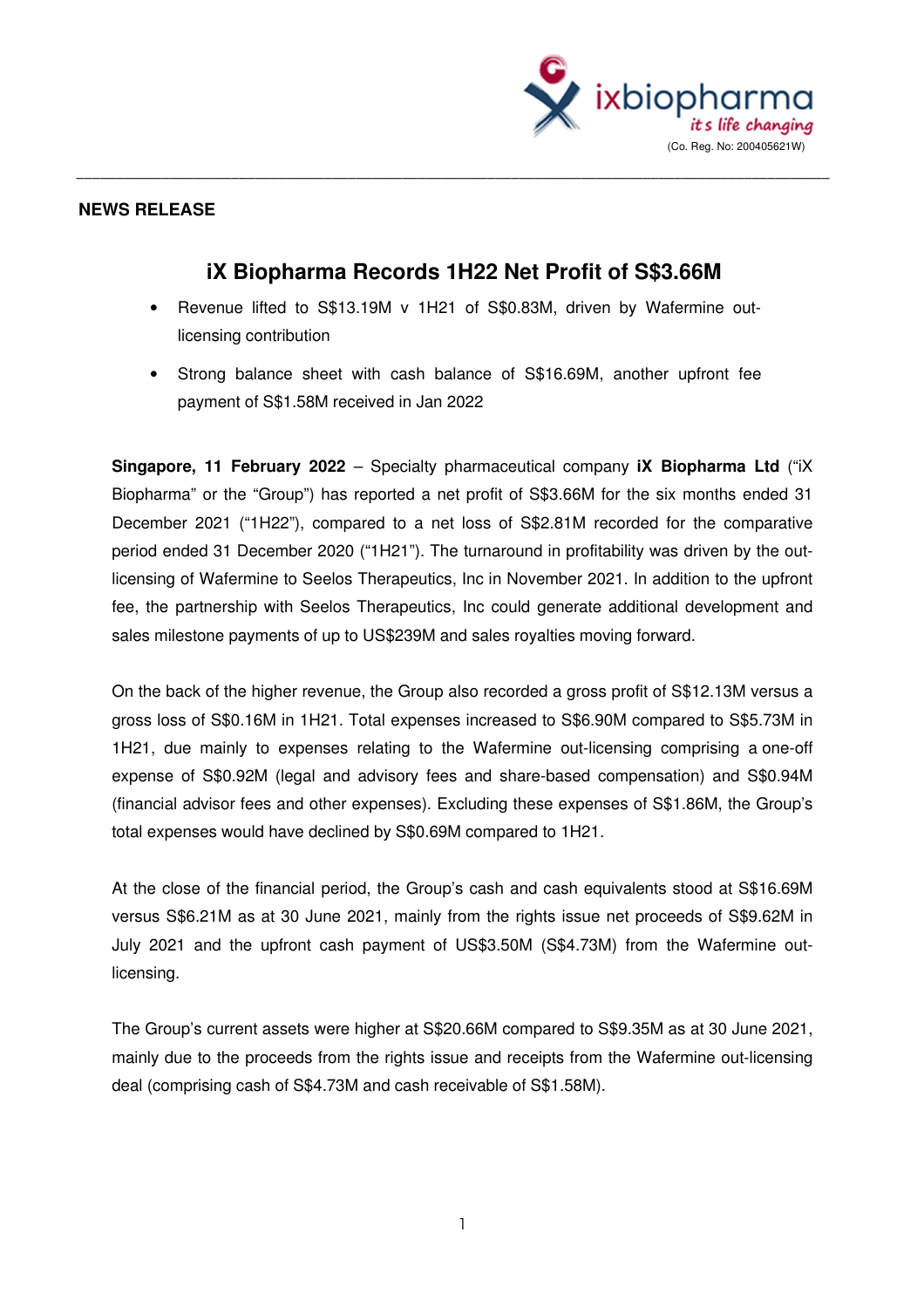

**Mr Eddy Lee, Chairman & CEO of iX Biopharma Ltd**, said, "The positive set of results marks a significant inflection point in our business. The successful out-licensing of Wafermine is a validation of iX Biopharma's business model of leveraging WaferiX sublingual drug delivery technology to repurpose existing approved drugs for new treatments. This is really the start of an exciting phase as we look forward to monetizing other drugs in our pipeline in line with our business model."

\_\_\_\_\_\_\_\_\_\_\_\_\_\_\_\_\_\_\_\_\_\_\_\_\_\_\_\_\_\_\_\_\_\_\_\_\_\_\_\_\_\_\_\_\_\_\_\_\_\_\_\_\_\_\_\_\_\_\_\_\_\_\_\_\_\_\_\_\_\_\_\_\_\_\_\_\_\_\_\_\_\_\_\_\_\_\_\_\_\_\_\_\_\_\_\_\_

The unlocking and monetizing of the Wafermine asset through the out-licensing deal frees up the Group's resources to refocus on other products in its exciting pipeline such as sublingual dexmedetomidine. The Group intends to repurpose dexmedetomidine to address Alzheimer's disease-related agitation, where patients suffering from Alzheimer's disease exhibit excess restlessness and anxiety and even aggression and violence. As there are currently no FDAapproved therapies for the condition, this represents a significant unmet medical need which has an estimated global market size of US\$4.10 billion in 2020<sup>1</sup>.

 $\overline{\phantom{a}}$  , we can assume that the contract of  $\overline{\phantom{a}}$ 

<sup>1</sup> Transparency Market Research, "Acute Agitation and Aggression Treatment Market Trends, 2021-2031", *https://www.transparencymarketresearch.com/acute-agitation-and-aggression-treatment-market.html*